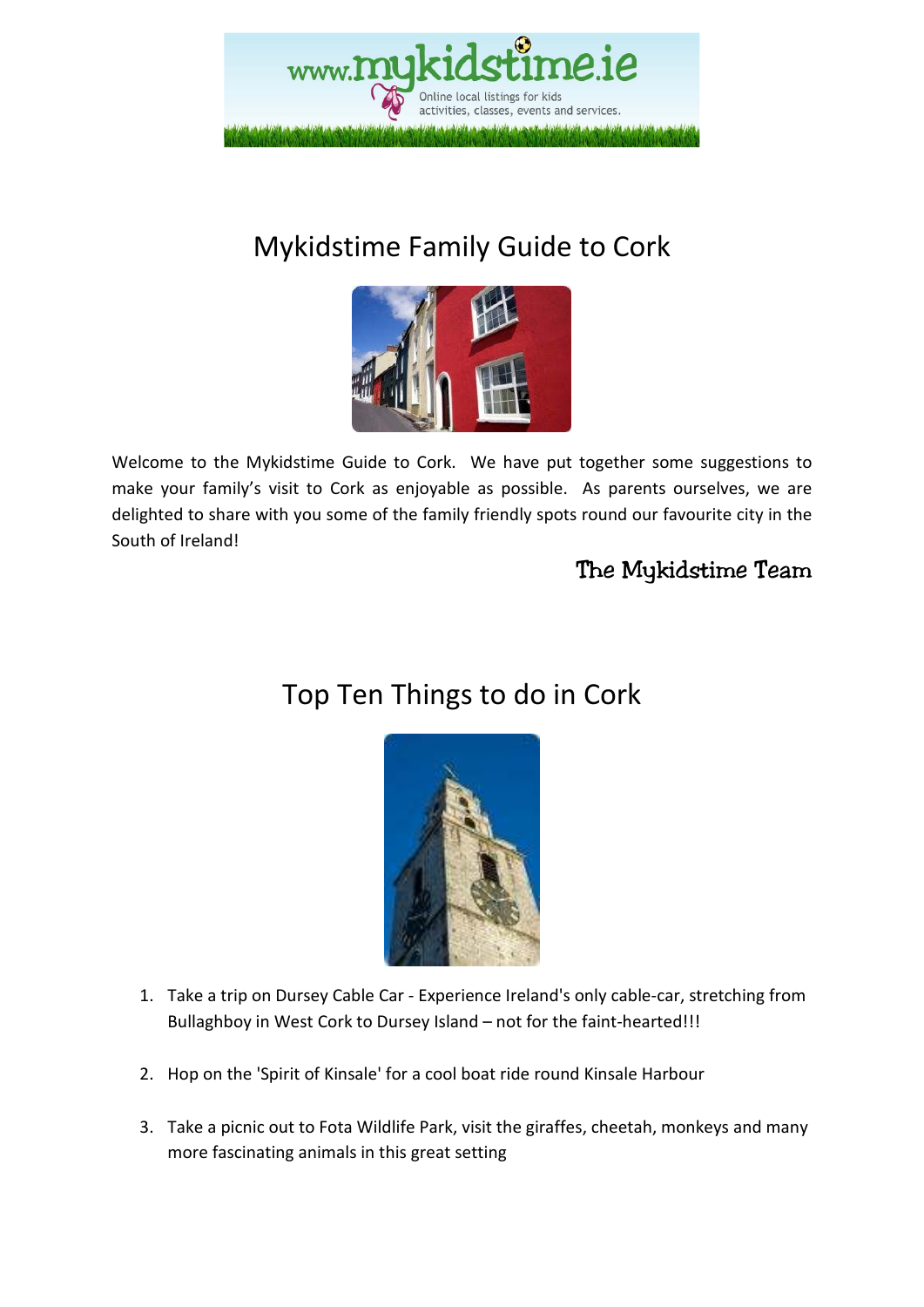

- 4. Visit the Donkey Sanctuary near Mallow, and take a stroll around the paddocks to see some of the lovely donkeys that are being cared for here
- 5. Visit Gougane Barra National Park Irelands first National Park! There are walking and cycling trails and also a picnic area and is a beautiful destination in any season.
- 6. Spend the day in Blarney: visit the Castle and Gardens, the Rock Close and don't forget to kiss the 'Stone of Eloquence' before you go home!!!
- 7. Check out the amazing wax figures at Cork City Gaol -see what life was like in the 19th and early 20th century in Cork
- 8. Fly a kite at Inchydoney near Clonakilty and stop by the Model Railway Village to see the old West Cork Railway Line (miniaturised) as it was in the 1940's
- 9. Try your luck fishing for trout at Ballyhass Lakes and Adventure Centre other activities include archery, abseiling and kayaking
- 10. Try one of the walks on the Sheep's Head Way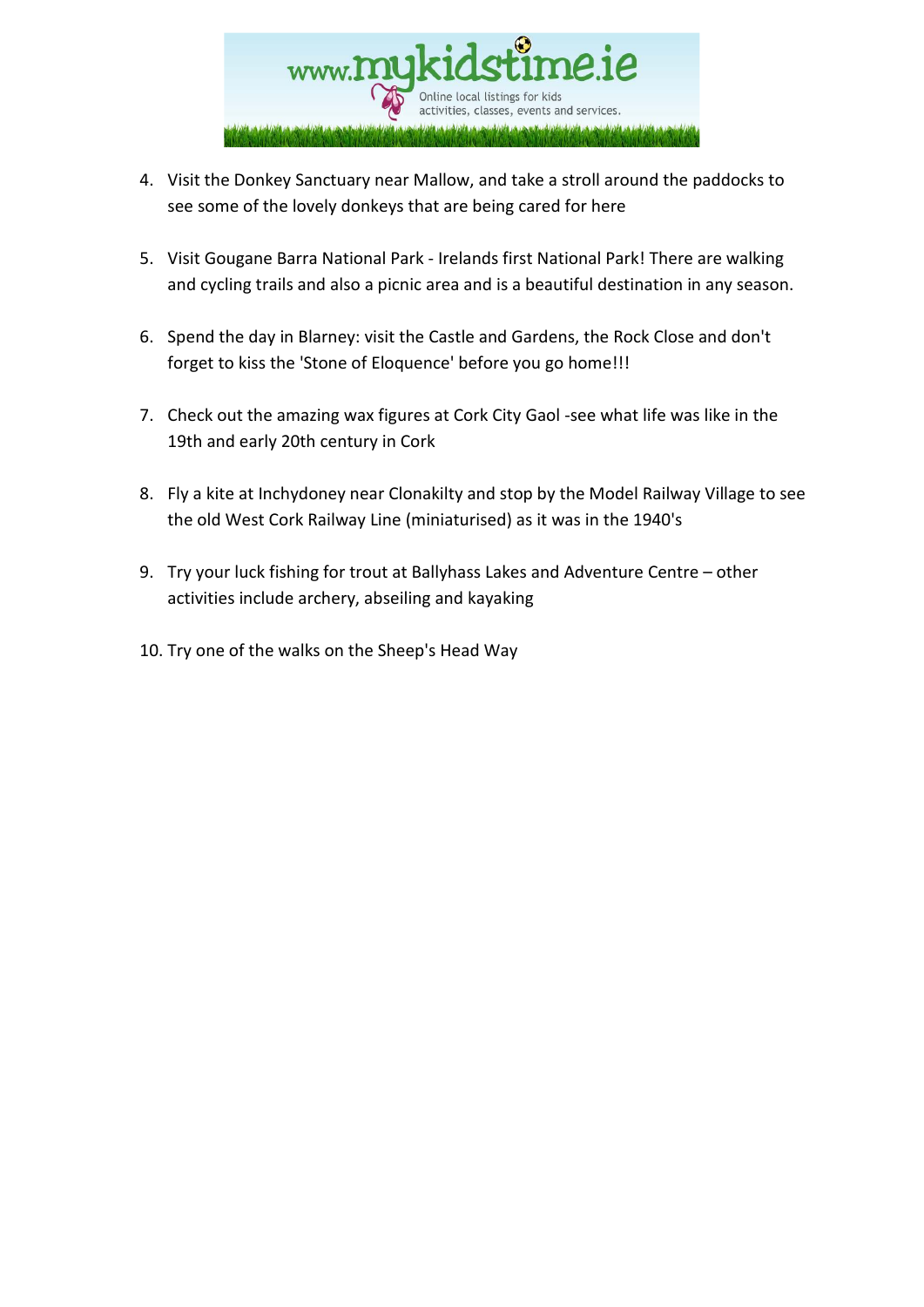

## Indoor Things to Do in Cork



- Stop by the Lifetime Lab@ Old Cork Waterworks and experience the fantastic interactive exhibits
- Visit one of our great swimming pools- Trabolgan near Whitegate, Leisureworld-Bishopstown and Churchfield, Aura Youghal and Coral Leisure in Cobh
- Libraries throughout Cork city and county have wonderful children's book sections with toys and seats (**FREE**)
- Soft play areas including Go Safari in Carrigtwohill, Monkey Maze in Glanmire, Supernova in Ballincollig, Chuckies in Wilton
- Take in a matinee at a cinema- Gate cinemas in Cork city, Mallow and Midleton, Omniplex Cinema at Mahon Point S.C.

### Outdoor Things To Do

- Go to one of our fab beaches you really are spoilt for choice in Cork (**FREE**)
- Playgrounds see our favourites list below (**FREE**)
- Feed the swans at The Lough (**FREE**)
- Visit Fota Wildlife Park and view the animals as they roam free. Watch them being fed and join the informative talks to learn more about each species. Fully buggy and wheelchair accessible
- Millstreet Country Park and Deer Farm is home to herds of beautiful deer which you can observe as they graze their pastures. Walk through the grounds and bring a picnic. Fully buggy and wheelchair accessible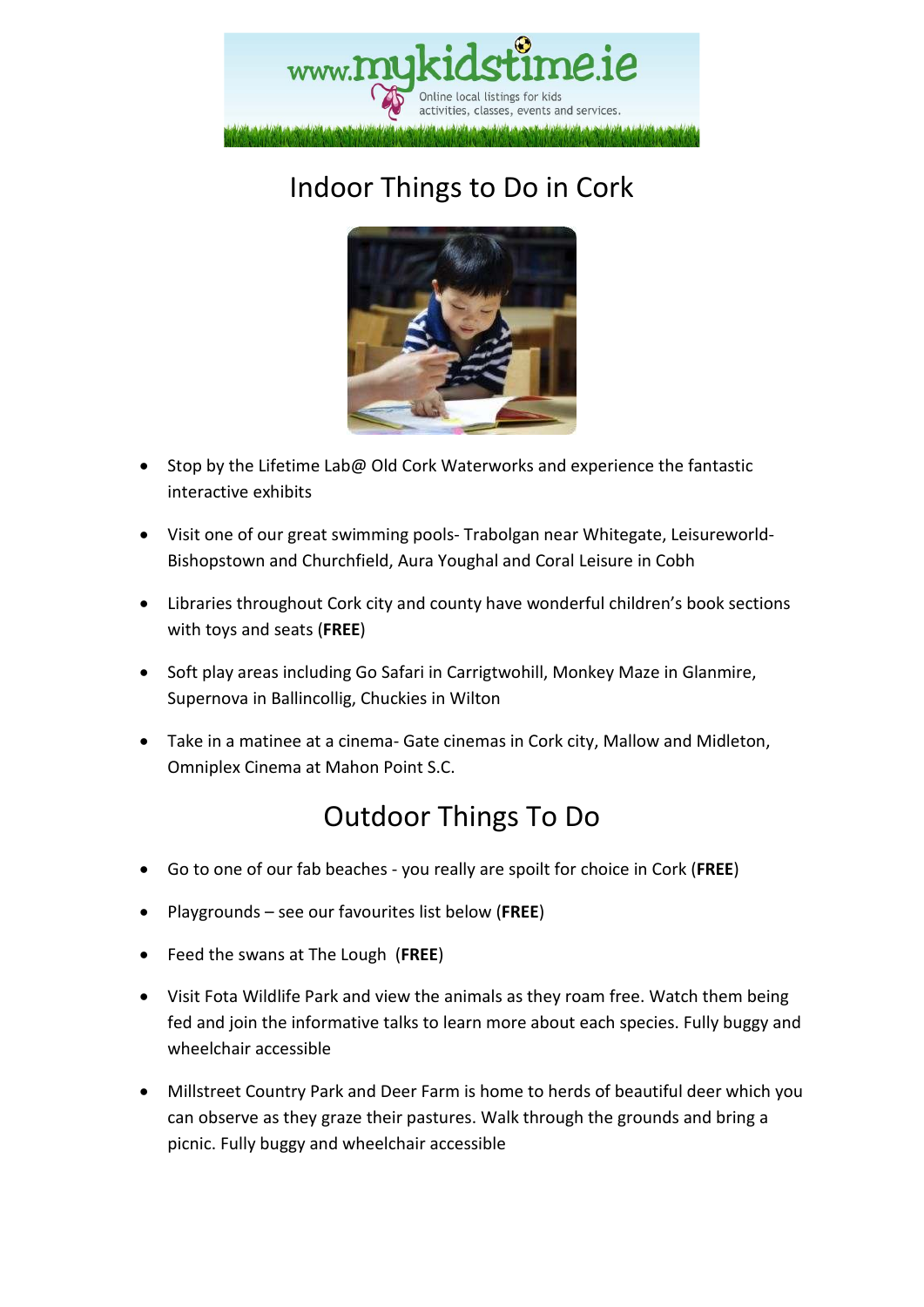### Where to Stay



*Please mention Mykidstime when Booking* 

#### **The Celtic Ross Hotel**

Rosscarbery, West Cork Tel: +353 23 8848722 Fax: +353 23 8848723 Email: info@celticross.com Web: www.celticrosshotel.com

#### **Ballyvolane Country House**

Castlelyons, Fermoy, Co. Cork Tel: +353 25 36349 Fax: +353 25 36781 Email: info@ballyvolanehouse.ie Web: www.ballyvolanehouse.ie

#### **Quality Hotel Clonakilty**

Clogheen Road, Clonakilty, Co. Cork Tel: +353 (0)23 88 36400 Fax: +353 (0)23 88 35404 Email: info@qualityhotelclonakilty.com Web: www.qualityclonakiltyhotel.com

#### **Maryborough Hotel and Spa**

Maryborough Hill, Douglas, Cork Tel: +353 21 436 5555 Fax: +353 21 436 5662 Email: info@maryborough.ie Web: www.maryborough.com

The Celtic Ross Hotel is a superior 3\* West Cork hotel near Clonakilty. Kids club "Cool Roo" is open during school holidays and is free of charge. Situated in beautiful West Cork and is the perfect base for exploring that part of the county while still being accessible to the city.

Winner of 'Georgina Campbell Family Friendly Hotel of the Year 2011'. Children get to feed the animals, go on tractor rides and have 'High Tea'. Truly memorable holidays guaranteed.

Winner of 'Georgina Campbell Family Friendly Hotel of the Year 2010'. You can stay in family bedrooms and family suites or self-catering accommodation while enjoying extensive leisure facilities including pools, childrens camp, teen zone and even an on-site 3-screen cinema.

Located in the Cork city suburbs, the Maryborough has lots of great amenities for kids such as their on-site pet farm, kids pool and selection of childrens movies but also caters for mum and dad with spa treatments and a babysitting service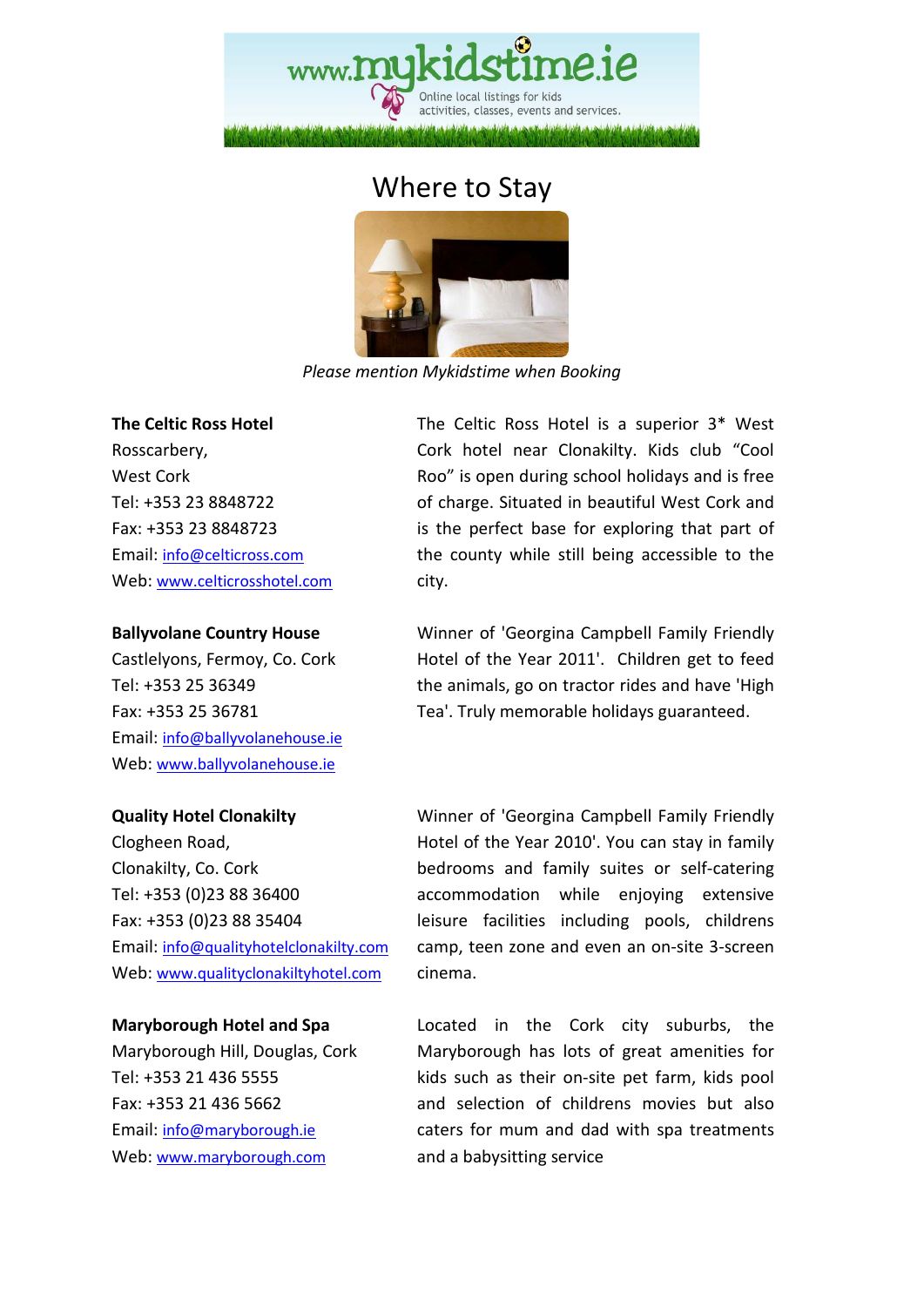

### Where to Eat



- CaféBarDeli winner of the Mykidstime Award 2010 for Best Family Friendly Restaurant. Enjoy a huge selection of pizzas, pasta dishes and salads. Coloring sheets provided for children while they wait.
- Wagamamas, North Main St
- Luigi Malones- Emmet Place
- Scoozi's- Winthrop Lane
- Café Mexicana- Carey's Lane
- Gino's- Winthrop St
- Eddie Rockets- North Main St., Airport Roundabout and Mahon Point S.C
- Nandos- Mahon Point S.C
- Captain Americas- North Main St.
- Milanos- Oliver Plunkett St
- Amicus- Douglas
- Sage- Midleton
- Barry's- Douglas
- Lantern House- Blarney
- Richy's- Clonakilty
- Cornstore- Cornmarket St
- The Plaza Bistro- Ballincollig